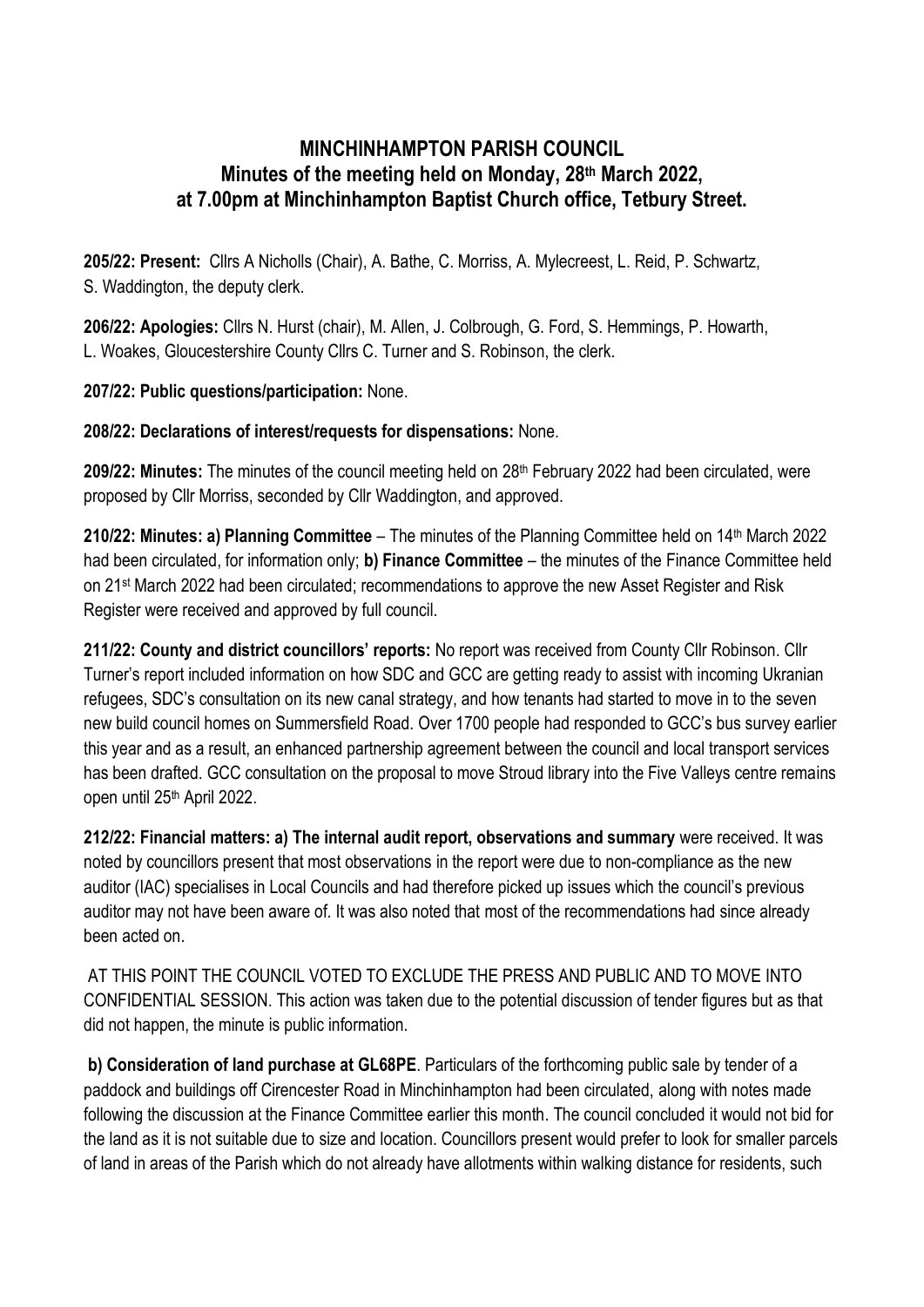as Brimscombe and Box. Cllr Ford had confirmed earlier in the day that Horsfall House was not willing to progress the idea of using land they own close to the Box Lane playground for Parish allotments.

It was noted that whilst the council has almost 40 people on the waiting list for an allotment, it already has 64 plots and there is no legal requirement to provide a given number per 1,000 of population. Also raised was the likelihood that some people on the waiting list, as well as some of the current allotment holders, may no longer reside in the Parish and would therefore not be entitled to an allotment according to the current terms and conditions. It was agreed by councillors that allotments should be raised for further discussion at the next full council meeting.

THE COMMITTEE AT THIS POINT RECONVENED IN PUBLIC SESSION.

**c) Approval of investment policy** – this was proposed by Cllr Waddington and seconded by Cllr Morriss. **d) MPC bank balances/year to date report** – these were not attached to the Clerk's email so could not be discussed.

**213/22: To readopt the General Power of Competence.** Cllr Morriss proposed that council readopt the GPC and Cllr Reid seconded.

**214/22: Appointment of a) Deputy chair of Council** – Cllr Morriss put himself forward for consideration **b) Council representative on Minch Life** – Cllr Nicholls agreed to continue as council representative as there were no other volunteers.

**215/22: Reports: a) 20's Plenty for Us speed limit campaign** – Cllr Schwartz presented her report on the 'Slimbridge Declaration', part of which has been adopted by GCC. It is likely that speed limits will be reduced to 20mph in town and village centres such as Minchinhampton and Amberley but not on rural country roads, which are frequented by vulnerable users such as horse riders, walkers etc. Council widely agreed that GCC should be asked to support the Slimbridge Declaration in its entirety, not just part of it, and that enforceability of reduced speed limits needs to then be considered. **b) Minchinhampton CAN** – Cllr Reid reported that the recent School Swish event had been a success, raising £350. A Social Supper is now being organised for the end of May, using local chefs and produce with the aim of increasing sustainability. **c) NDPI Committee working party** – a report was circulated prior to the meeting which was read, noted and endorsed.

**216/22: Clerk's Report:** Councillors noted that The Hub site off Tobacconist Road had been confirmed as belonging to the Minchinhampton Parish Church and is now run by a new charity Minchinhampton Community Hub, and that the council will not therefore be conducting a safety inspection of The Hub skatepark this spring. Councillors were advised that National Trust warden Richard Evans will attend a handover meeting for the repair/maintenance of commons' seats at The Trap House on 7<sup>th</sup> April 2022.

Cllr Waddington updated councillors on the work which is required to the Market House Undercroft and advised that the builder cannot start until August of this year. The CIO (Charitable Incorporated Organisation) committee is now launching a new appeal for the iron work and will be putting in an application to the Lottery Heritage Fund.

Councillors present confirmed that they wish the clerk to formally object to the name Wimberley Park for the residential development at the former business estate in Brimscombe; they would prefer Wimberley Mill. The items for payment list, which was circulated for information only, was duly noted by councillors present.

**217/22: Councillors' items for future discussion:** Allotments; Graziers' meeting; Highways meeting.